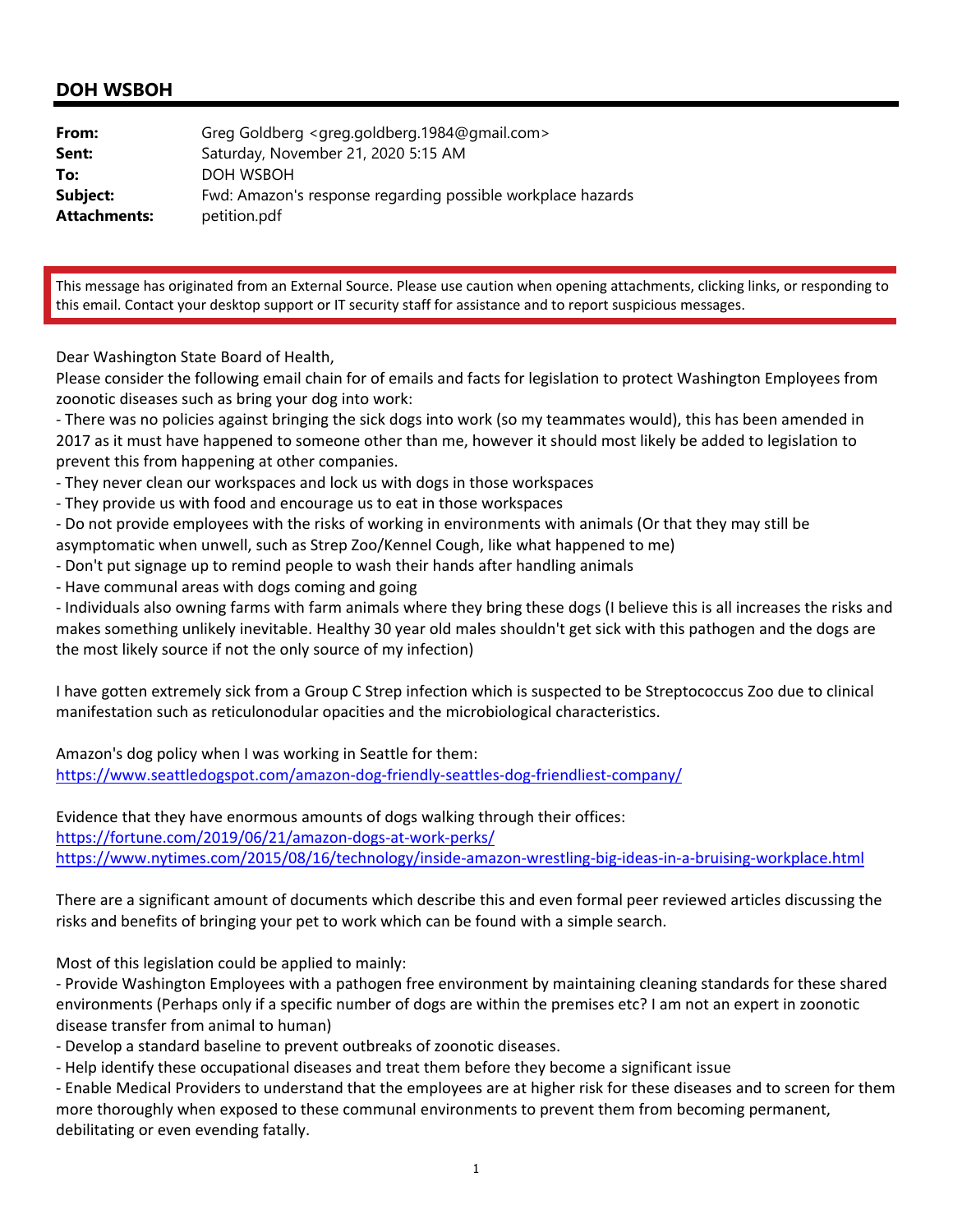Please let me know if this is not suitable for your agenda. Kind regards Gregory Goldberg

+61 490 467 769 (When dialling from a cell phone) (011)‐(61)‐0490 467 769 (When dialling from a landline)

--------- Forwarded message ---------From: **Levy, Susan (Susie)** <slevy@kingcounty.gov> Date: Sat, Nov 21, 2020 at 2:47 PM Subject: RE: Amazon's response regarding possible workplace hazards To: Greg Goldberg <greg.goldberg.1984@gmail.com>

It is worth reaching out to the State Board of Health here: https://sboh.wa.gov/

They may have more authority on this than the local health boards.

Best of luck!

Susie

**From:** Greg Goldberg <greg.goldberg.1984@gmail.com> **Sent:** Friday, November 20, 2020 7:45 PM To: Levy, Susan (Susie) <slevy@kingcounty.gov> **Subject:** Re: Amazon's response regarding possible workplace hazards

[EXTERNAL Email Notice! ] External communication is important to us. Be cautious of phishing attempts. Do not click or open suspicious links or attachments.

That's okay, I just figured that microsoft, Amazon, Facebook and all these big IT companies are setting up in Washington state, they all have bring your dog into work policies, so there is tens of thousands of dogs walking through communal areas and there is no legislation specifically aimed at this scenario like there is for kennels, petting zoos or other similar settings providing a specifically unhealthy environment for employees.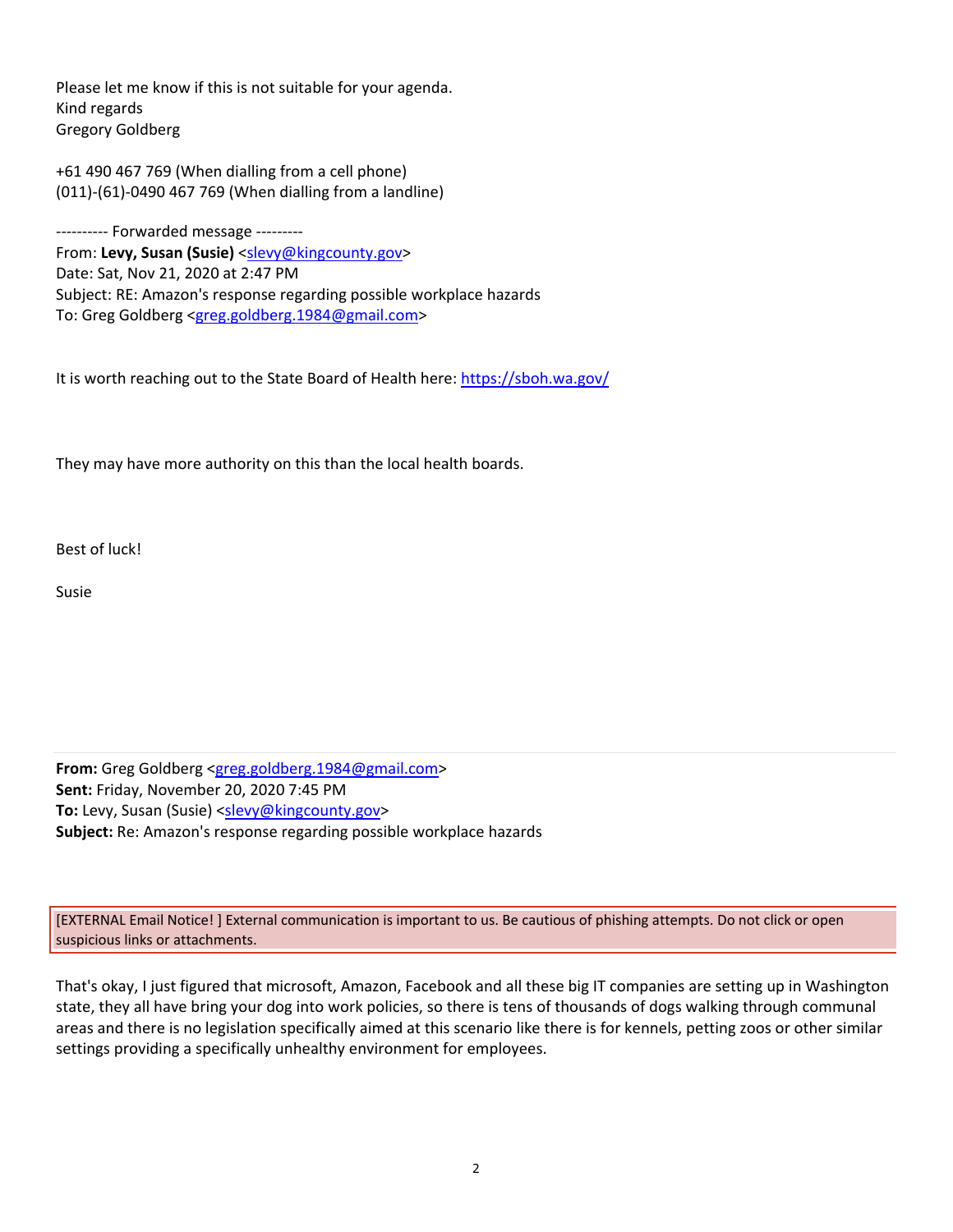As the state board of health is responsible for enacting legislation to protect their employees, I assumed you would want to prevent this from occuring to any future employees.

On Sat, Nov 21, 2020, 2:29 PM Levy, Susan (Susie) <slevy@kingcounty.gov> wrote:

Dear Greg,

Thank you for the follow up information. This is really outside of the scope of the Board of Health's jurisdiction, but I appreciate you sharing the information and your story. Sorry there is not more of a role for the Board to play.

I hope you have a safe holiday.

Thanks so much,

Susie

**Susie Levy, MPH** *(she/her)*

Government Affairs Analyst

Public Health – Seattle & King County

Phone: 206‐263‐8328

slevy@kingcounty.gov

**From:** Greg Goldberg <greg.goldberg.1984@gmail.com> **Sent:** Friday, November 20, 2020 4:58 PM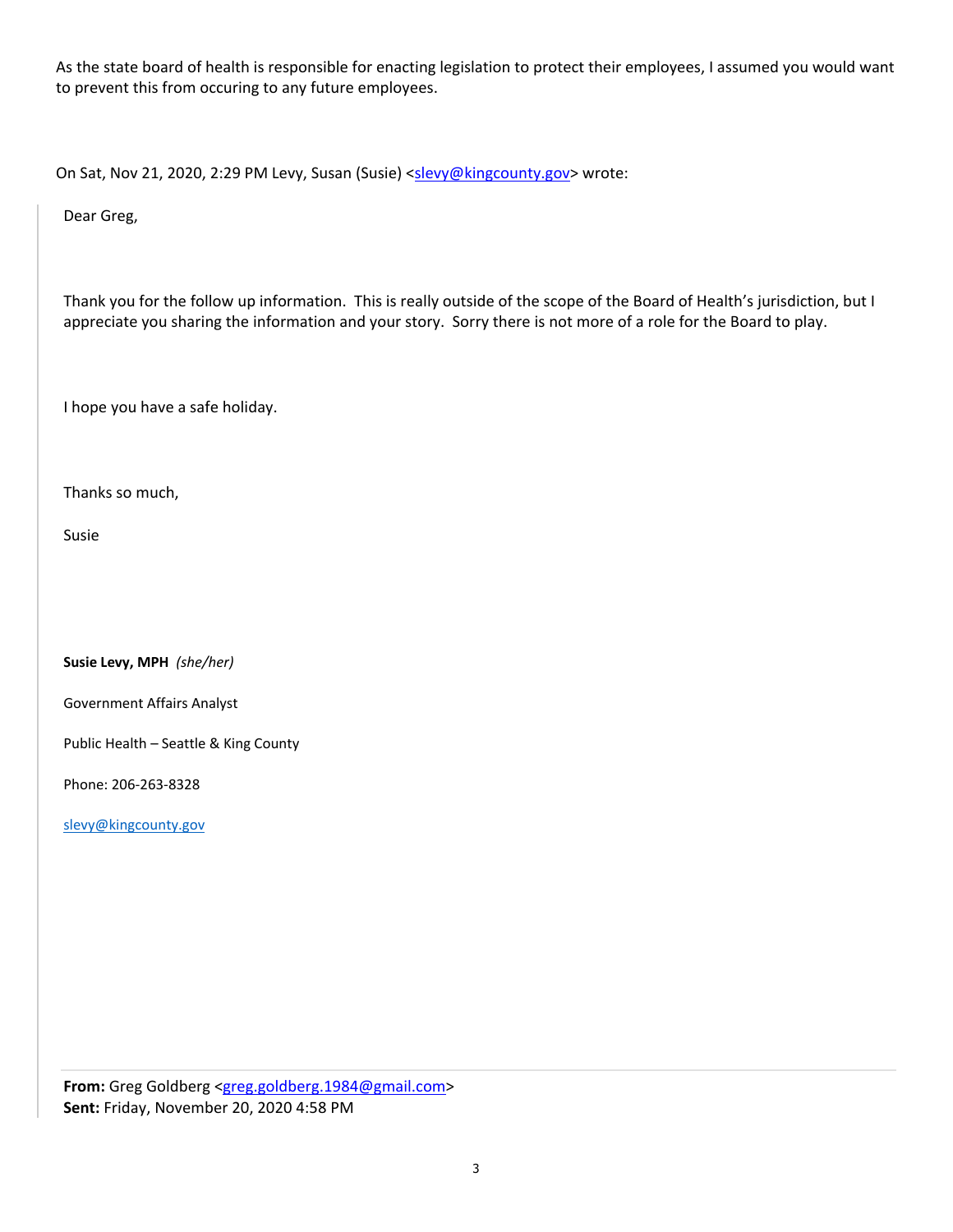[EXTERNAL Email Notice! ] External communication is important to us. Be cautious of phishing attempts. Do not click or open suspicious links or attachments.

Dear Susie Levy,

I just wanted to provide you with Amazon's dog policy when I was working there:

https://www.seattledogspot.com/amazon‐dog‐friendly‐seattles‐dog‐friendliest‐company/

And evidence that they have enormous amounts of dogs walking through their offices:

https://fortune.com/2019/06/21/amazon-dogs-at-work-perks/

There was no policies against bringing the sick dogs into work (so team mates would), they never clean our workspaces, lock us with dogs in the workspace, provide us with food and encourage us to eat in those workspaces and still do not provide employees with the risks of working in this environment, don't put signage up to even tell people to wash their hands after handling animals.

This is a communal area with dogs coming and going and individuals also owning farms with farm animals where they bring these dogs (I believe this is all increases the risks and makes something unlikely inevitable. Healthy 30 year old males shouldn't get sick with this pathogen and the dogs are the most likely source if not the only source.)

Kind regards

Greg

On Fri, Nov 20, 2020, 4:25 PM Greg Goldberg <greg.goldberg.1984@gmail.com> wrote:

Thank you so much for responding as well, I really appreciate that you are considering this issue for me. I hope you have a great evening Greg

On Fri, Nov 20, 2020 at 4:22 PM Levy, Susan (Susie) <slevy@kingcounty.gov> wrote:

Dear Greg Goldberg,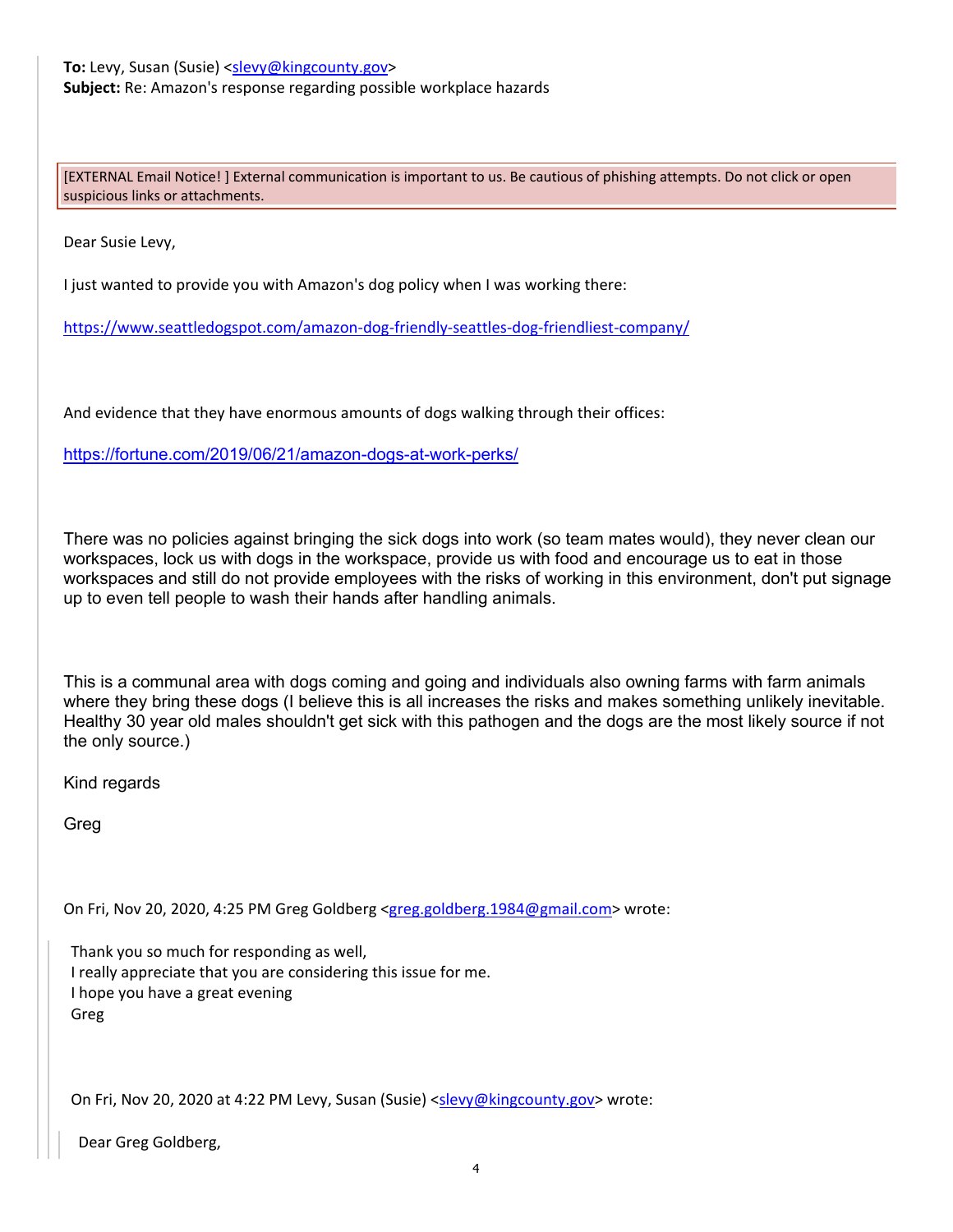Thank you for reaching out. I will share the information with the Board of Health Chair.

Thanks so much,

Susie

**Susie Levy, MPH** *(she/her)*

Government Affairs Analyst

Public Health – Seattle & King County

Phone: 206‐263‐8328

slevy@kingcounty.gov

**From:** Greg Goldberg <greg.goldberg.1984@gmail.com> **Sent:** Thursday, November 19, 2020 9:32 AM To: Levy, Susan (Susie) <slevy@kingcounty.gov> **Subject:** Fwd: Amazon's response regarding possible workplace hazards

[EXTERNAL Email Notice! ] External communication is important to us. Be cautious of phishing attempts. Do not click or open suspicious links or attachments.

Dear Susie Levy,

Please review the communication below from OSHA at Labor and Industries and consider it for your agenda. They did not start investigating my Occupational Disease claim until several months after I reported it and I had appealed their decision to the BIIA and retained an attorney. I believe they have no intentions of paying as they refused to accept the claim during mediation without any reason after investigating the issue for months and their OSHA investigator has not investigated this health issue and is not responding to my communications (even though I have tried via SMS, phone call and email).

Kind regards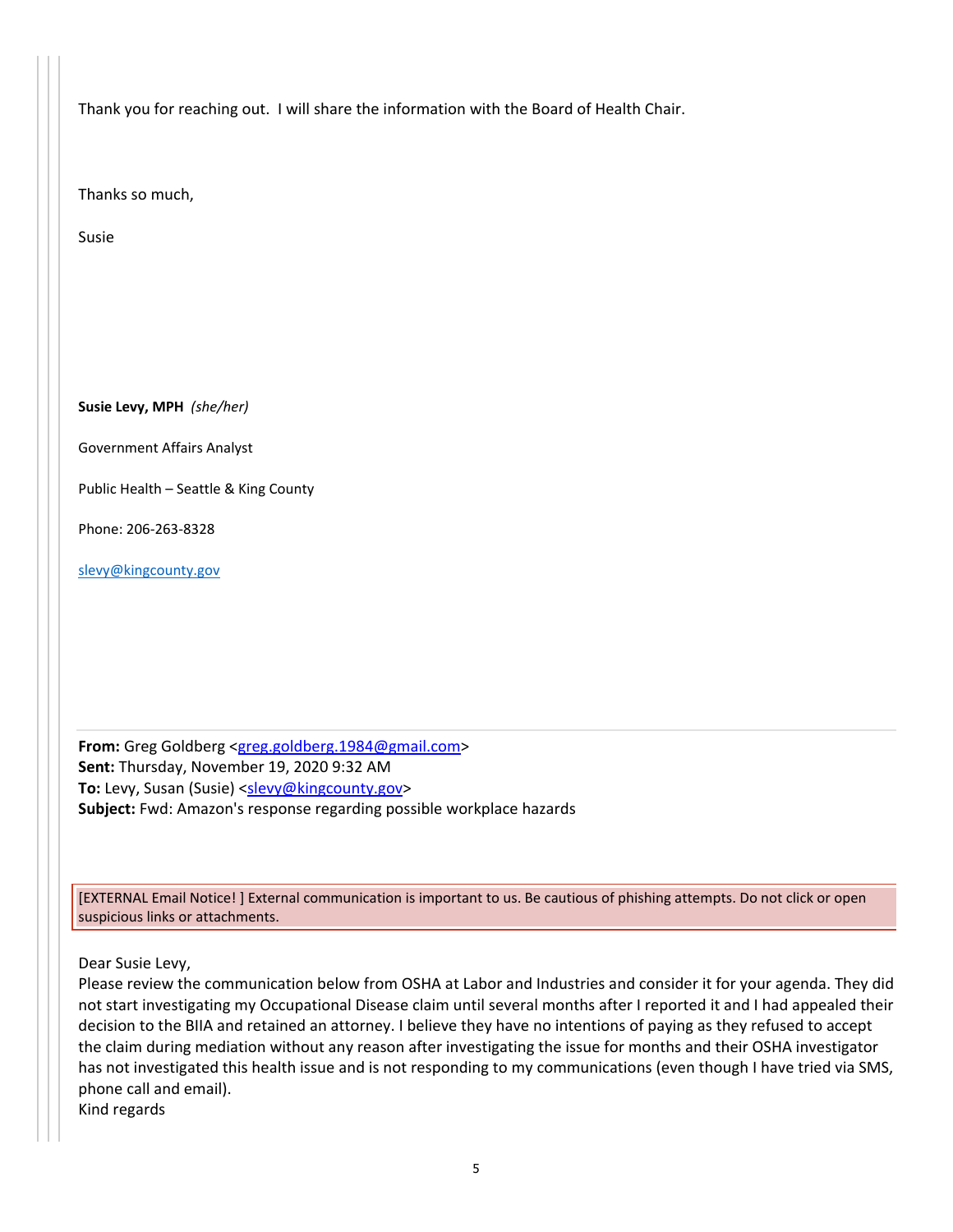Greg Goldberg

**RCW 16.36.070 - Danger of infection**—Emergencies.

**RCW 16.36.082 Infected or exposed animals**—Unlawful to transfer or expose other animals.

**WAC 246-100-191 Section 246-100-191 Animals—General measures to prevent human disease.**

**RCW 51.28.010 Notice of accident**—Notification of worker's rights—Claim suppression.

# **RCW 51.48.010 Employer's liability for penalties, injury or disease occurring before payment of compensation secured.**

- RCW **51.48.025** Retaliation by employer prohibited—Investigation—Remedies. (Complained about a hazardous workplace and that it is a risk to my open wound while getting sick, they began complaining I was getting sick)
- 51.48.030 Failure to keep records and make reports.

51.48.060 Physician or licensed advanced registered nurse practitioner—Failure to report or comply.

# **There is more legislation I have seen but need to document, and others I probably need to discover. For example:**

**- Train employees of the hazards of the workplace (Such as working alongside animals)** 

**- Keep workspace clear of pathogens** 

**- Maintain Signage as there is over 7000 dogs walking through their offices when it is Business As Usual.**

On Tue, Oct 13, 2020 at 12:00 PM Greg Goldberg <greg.goldberg.1984@gmail.com> wrote:

Amazon policy does permit employees to bring dogs to work, but only once they have been registered in the Amazon Dogs at Work program (details below). The registration process includes a discussion with an employee's manager and teammates in their immediate work area to ensure everyone supports having a dog present first. **This issue occured in 2014‐2016, they should be noticing their policies at that time** As an ongoing requirement of bringing your dog to work, you must keep your dog's vaccinations up to date, maintain adequate vaccination records, and monitor your dog at all times **You cannot get a vaccination for Dog Streptococcus**. In addition, all dogs must have updated licensing as required by applicable law. Of course, we also provide dog‐free spaces for those employees who may prefer not to work around dogs **I specifically requested to work from an office without dogs WITH my team, I was then penalized for working away from my team**. We note that our corporate offices, including this Facility, are currently seeing low employee volumes as our employees are welcome to work from home until January 8 **We are talking about a historical issue, according to Legislation (I will quote them at the bottom of the email) there should be action taken after this**. This Facility in particular is averaging around 2%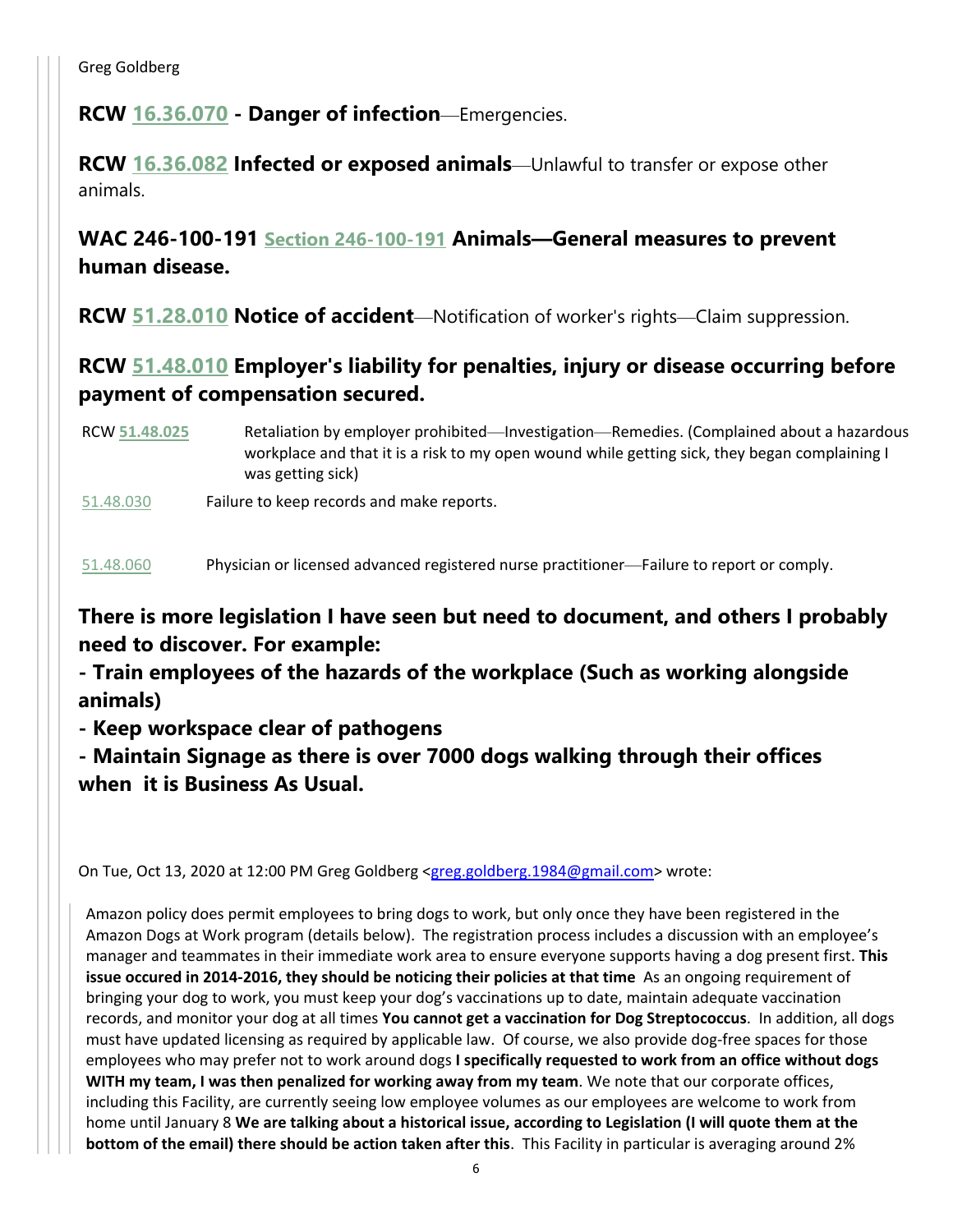occupancy This is because of COVID, when things return to Business As Usual it will not be that way, so few dogs are present currently. Regardless, employees are required to adhere to a very strict and detailed policy that governs the Dogs at Work program and requires:

Documentation validating the dog has up‐to‐date vaccinations.

Affirmation that the dog:

‐ Is housebroken

‐ Will not be disruptive **(Jumping on my lap while I am trying to work is not disruptive?)**

- Will be well-behaved (A dog was sitting at my desk whenever I was not, how is this well behaved? It also jumped **on my lap/leaned all over my body whilst trying to work as it was quiet large)**

‐ Is socialized

‐ Is clean, healthy, and both flea and infection free. **(Chris Powers would take his dog to the family farm and then** into work. Regardless of if it was clean it increases the risk of infection. He was explicitly late to meetings as he was taking his dog to the vet prior to the morning meetings. Amazon only implemented their "Take a sick day if **your dog is sick" policy after I was terminated from contracting this zoonotic pathogen.**

‐ Does not pose a threat to health, safety, or company property. **Without regular cleaning of the office spaces** which are shared with dogs POST COVID-19, it is ineitable it will happen again with over 7000 dogs walking through their offices (Even if it is a low risk thing, 7000 dogs and 80000 employees statistically garuntees that it will occur again and has most likely occured in the past as it took a long time to source, diagnose and treat this issue. I believe in general most people may never even know they got sick from animals at the office if they do **not tell the doctors that it is basically a kennel.**

‐ Requirement that the dog will be contained within the working area and attended to at all times. **(Chris Powers** directly bought in a sick dog from the vet and locked it in my work area, the dog was locked in the confined **cubical based workspace without the owner on several occasions. Specifically when meetings were attended or** when he left his desk to have lunch in the cafeteria downstairs for example. This is common practice that I had **observed during my tenure)** 

Further, dogs are not allowed in the following areas:

‐ Café areas **I only attended the Cafe once so cannot confirm or deny this**

‐ Conference rooms or meeting centers **Chris Powers would leave his dog in my teams work area during meetings so I can personally testify that this occurred.**

- ‐ Decks
- ‐ Escalators
- ‐ IT Support

- Kitchenettes Possible their dog dishes are cleaned and water is added in this space, GCBHS is a Droplet based **Airborne pathogen**

- ‐ Locker rooms
- ‐ Mother's rooms
- ‐ Quiet rooms

- Restrooms Possible their dog dishes are cleaned and water is added in this space, GCBHS is a Droplet based **Airborne pathogen** 

Our facilities operations team have cleaning protocols in place to ensure workspaces and common areas are disinfected and cleaned regularly (see below) **Why would my team leader keep a vacuum in his workspace and** complain about ants being there in the morning if that was true, please note they have started to comment on **POST COVID procedures instead of aknowledging the issues that were present during my tenure**. In addition, we utilize MERV13 filters in our buildings, which reduce airborne allergens such as bacteria, particles that carry viruses, pollen, mold spores, fine dust, and pet dander. Our Dogs at Work Policy provides a mechanism for employees to request additional workspace cleaning as needed **I requested a clean workspace as I had an open wound which** could be reinfected by dogs specifically from HR, which I now know was caused by a dog pathogen. We have a dedicated team responsible for administering the program, defined processes and procedures in place to manage it **When was this team implemented?**. In addition, we regularly audit program compliance and manage violations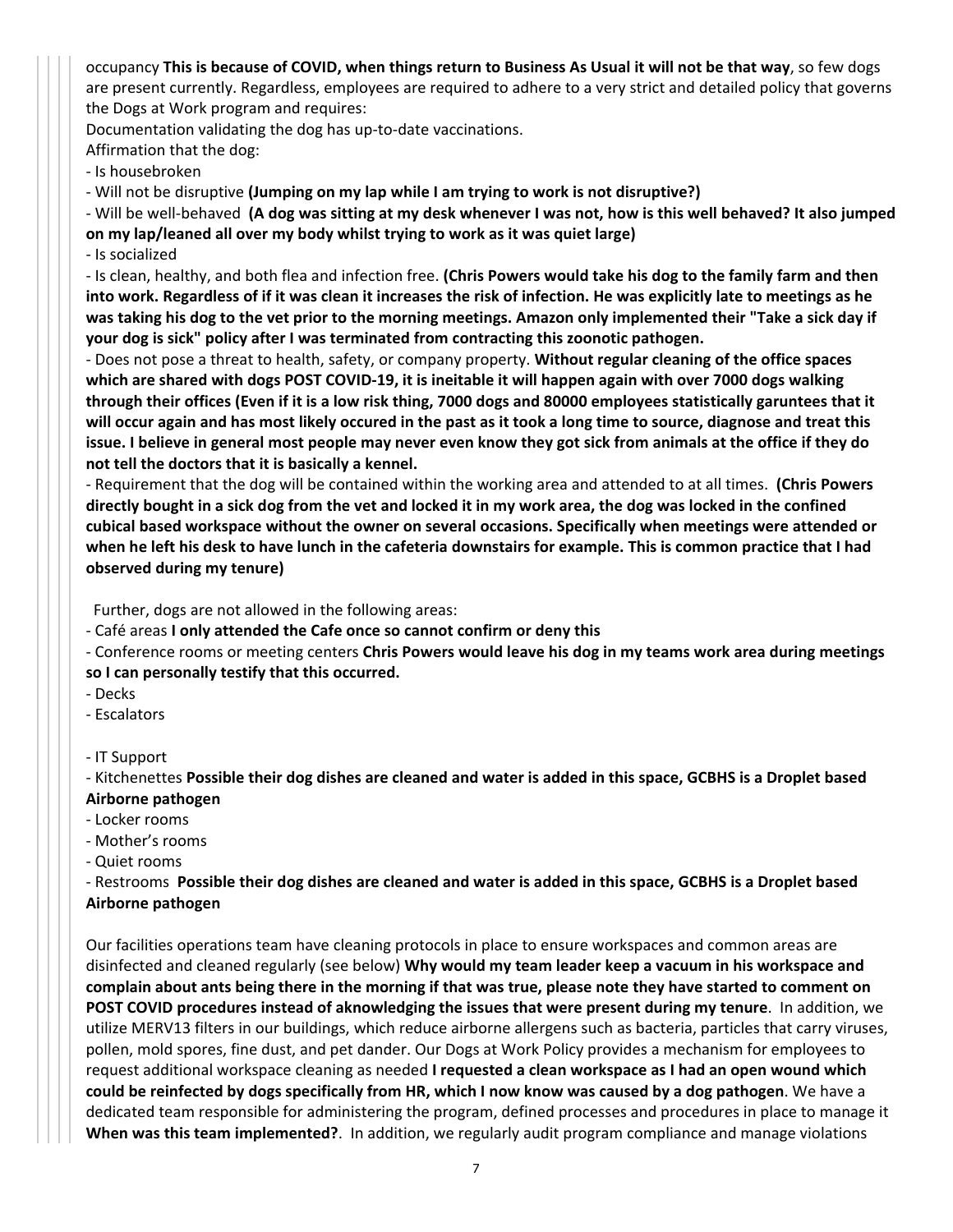through a reporting process I am reporting it now and they are denying that this has occurred. I am telling you that Chris Powers confirmed that his dog was sick and that he was late to the office as he had to take it to the vet, are these policies only implemented since I reported this issue directly to Amazon earlier this year? Our Dogs at Work Policy further provides multiple avenues for anonymous complaints. We have not received any recent complaints about dogs and/or the cleanliness at this Facility. **They are being particularly obstinent, they have been implementing a work from home policy and taking COVID precautions since early this year.** As part of our response to COVID‐19 **This issue dates from 2014‐2016 and compliane after this COVID nonsense may be nonexistant. They cannot take temporary measures and use them as evidence that they are compliant when these policies need to be in place to prevent this occurring to employees in the future.**, we have provided additional guidance to employees regarding bringing dogs to work that explicitly states: "Out of an abundance of caution, please be sure to practice physical distancing with your pooch to maintain everyone's safety and, as with humans, please ensure your dog stays home if not feeling well." In response to this specific complaint, we dispatched our facilities team to do a thorough review of the facility and they found no issues (i.e. pests, etc.). **That** is not how bacteria works or viruses, it would be impossible to determine if a compound had no pathogens as they are stating until the deep clean has been done, even then there could still be a possibility of the pathogen **being there.** Further, we completed an additional deep cleaning of the building, which was completed on August 18, 2020. We have reviewed complaints for this Facility and do not have any current complaints regarding pests/ants. They should be looking at my former team leaders history (Greg Eldridge) as he DOES HAVE A VACUUM IN HIS **OFFICE FOR ANTS** If we did receive a complaint, the facilities team is immediately dispatched to address the concern and track the complaint to closure.

 Lastly, and of course, employees(and their dogs) are allowed to consume food/drink at their workspaces. Employees have an obligation to keep their workspaces clean and we will address any concerns or complaints regarding cleanliness if raised. **A droplet based pathogen from a dog made me sick, this is a possible** cause of infection. This is a confined cubical based workspace which dogs and humans share and is not cleaned **regularly, they quoted an August 2020 cleaning for COVID not policies on regularly maintaining that the** workspace is clear of pathogens or even educating employees of the hazard they have created by letting animals **share their workspace in the first place. It is basically a kennel.**

In regards to their cleaning notes, you can see that they are talking COVID precautions and not corporate policies **and I believe they are providing an inadequate response to this issue.**

**Please see the medical PROA attached to this email, my doctors are as follows:** https://www.holdsworthhouse.com.au/doctors-practitioners/dr-mark-bloch/ University of NSW - Clinical

Researcher and internationally recognized for his work in antibiotics and STDs https://www.holdsworthhouse.com.au/doctors-practitioners/aprof-deborah-yates/ University of NSW - Professor of Thoracic Medicine

https://www.holdsworthhouse.com.au/doctors-practitioners/dr-jessie-lee/ Holdsworth House - Immunologist Doctor Jeffrey Tsai ‐ Rheumatologist Griffith University

I have a huge list of other doctors I had to see to figure this all out and I can guarantee that it was the dog at Amazon at this point. (Further sourcing of the infection has taken place since we filled out the PROA)

On Tue, Oct 13, 2020 at 11:38 AM Greg Goldberg <greg.goldberg.1984@gmail.com> wrote:

Dear Karen Michael, I do have a detailed response I need to provide in regards to their letter. I am going to put it together today hopefully for you and send it through ASAP. Kind regards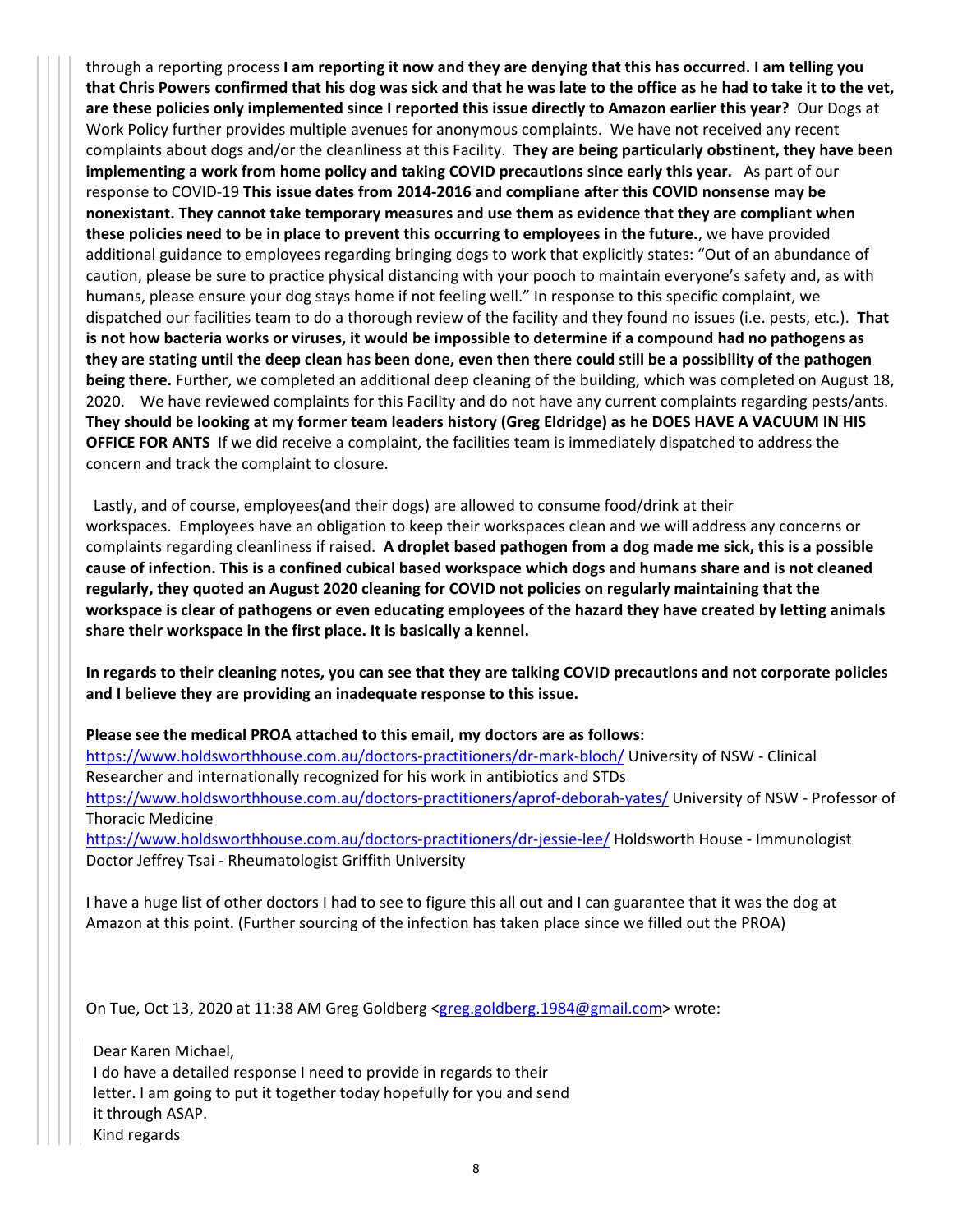```
Greg
On Tue, Oct 13, 2020 at 7:51 AM Michael, Karen (LNI) <MICV235@lni.wa.gov> wrote:
>
> Mr. Goldberg,
>
\geq>
> Amazon responded to your complaint concerning possible workplace hazards at Amazon. I have attached a copy
of the employer's response.
>
\geq\geq> Please do not hesitate to reach out with any questions you may have,
>
> Karen Michael
>
\geq>
> Karen Michael, MPH, PhD
\,>> Industrial Hygiene Compliance Officer
>
> Region 2 – Seattle
>
> Department of Labor and Industries (L&I)
>
> Division of Occupational Safety and Health (DOSH)
>
> Cell: (206)‐465‐3385 (preferred)
\,>> Desk: (206)‐515‐2845
>
> she/her
\geq\,>>
>
```
 $\pmb{\times}$ To help protect your privacy, Microsoft Office prevented

Virus-free. www.avast.com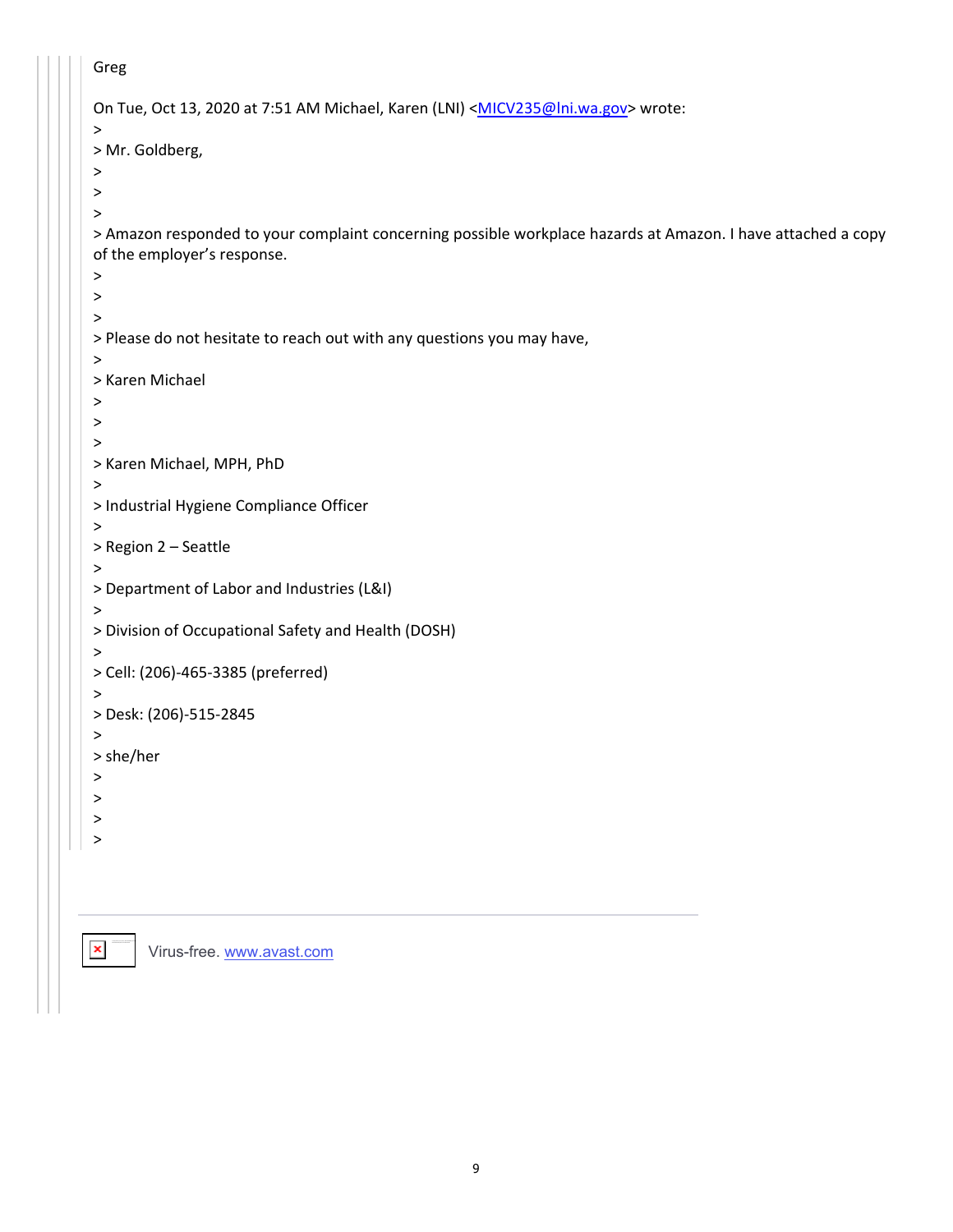| From:    | Chris Anderson <ande59144@qmail.com></ande59144@qmail.com> |
|----------|------------------------------------------------------------|
| Sent:    | Saturday, November 21, 2020 9:28 AM                        |
| To:      | DOH WSBOH                                                  |
| Subject: | Seeking an ear                                             |

This message has originated from an External Source. Please use caution when opening attachments, clicking links, or responding to this email. Contact your desktop support or IT security staff for assistance and to report suspicious messages.

#### Greetings,

I hope this email finds you well. I am writing to you because, while I have been delegated little authority over my fellow human beings, I see first hand and face the consequences of the decisions made by those to whom the authority has been delegated. And so, with my present plight, I hope to make a plea to those who are are able to enact change.

In addition to my primary occupation as an engineer, I work at a local gym as a fitness instructor. Like any job, I enjoy aspects of it and dislike aspects of it. What I love about it is that it enables me, a deep rooted introvert, the opportunity to meet people and engage in a meaningful way I rarely find. My wife will testify that I struggle immensely with memory. So I have been immensely grateful for Joe, a 70-year old marine veteran who attends my class religiously despite his struggle with age, and who counts the members attending my class every single day for me (a requirement of the gym). Or Patty, another 70-year old friend attending my classes who looks healthier than me, and who enthusiastically brings me bread and apples from local outlets to make sure my new daughter is getting nourished. Or Aaron and Lynn, an older couple who stay late after class to help put away my equipment so I can get home to my family.

The gym has let us know that this latest shut down is likely to be a death blow. I likely will not see Joe or Patty or Aaron or Lynn anymore. I cannot express in written word how saddened I am to see this family‐started gym which has made its goal to provide families an affordable, healthy past time be shut down so forcefully.

Mr. Inslee repeatedly appeals to being on the side of science. I think this is a misnomer. And this is my reason for writing you. I am coming to understand just how wide the chasm can be that separates the foundation of two human's beliefs, even given superficial similarities. I believe wholeheartedly that the decisions to shut down the businesses of some families are reflective not so much of differences in scientific mindedness, but of fundamental moral values.

It has been my observation in my own life that we as human beings are afforded but few opportunities to stand on the precipice of our beliefs, to consider them in the context of the giant world of beliefs around us, and to weigh them truly. If you are in support of shutting down businesses, my sincere hope is this: that when you next find yourself on that precipice, you will consider that there is another way, and that it is no less scientifically minded. There is something more precious than life itself that gives life its preciousness. Are you taking the one to preserve the other?

I do appreciate your time in reading this email. I saw a scientist post a study (Mobility network models of COVID-19) on Mr. Inslee's Twitter feed as validation of the decision making. As an attempt to demonstrate that scientific mindedness is not the primary delineating factor between beliefs, I read the study (I tend to read most of the studies I see used as similar validation). At the end of this email I have several significant points of consideration which I think suggest the application of the study by our policy makers exceeds the reasonable conclusions of the study.

Sincerely, Chris Anderson

\_\_\_\_\_\_\_\_\_\_\_\_\_\_\_\_\_\_\_\_\_\_\_\_\_\_\_\_\_\_\_\_\_\_\_\_\_\_\_

Point #1. By my understanding, the study's singular metric for distinguishing between building types (POIs) is number of occupants per square foot per hour. Given that this is the criteria by which one building type is deemed more dangerous than another, why not impose limitations based on this metric agnostic to building type? The current method ignores big offenders in other categories and punishes low offenders in the selected categories.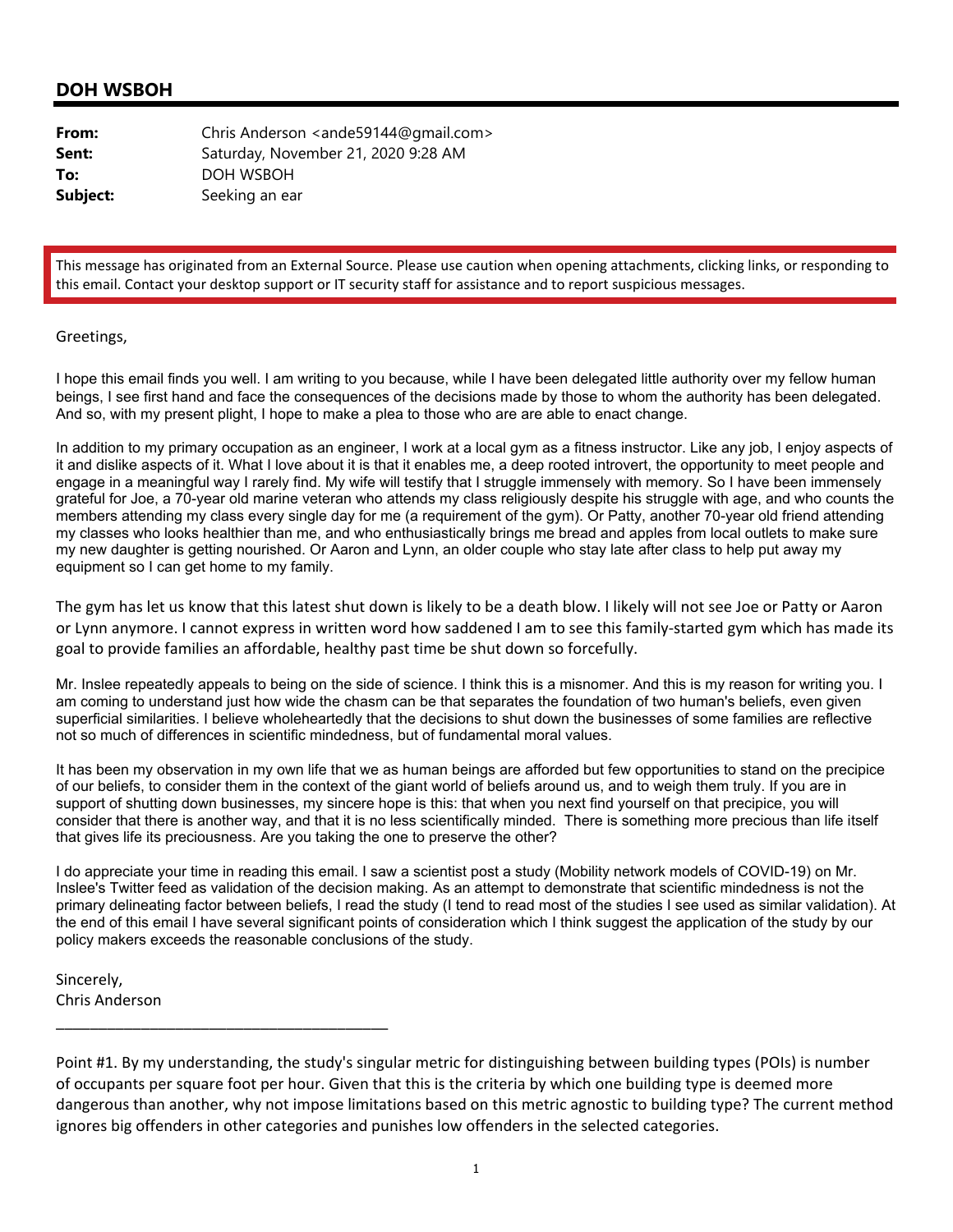Point #2. The dataset used to identify high risk POIs ("Places Schema") is dated to end in February of 2020, before reduced occupancy. Gyms have only been allowed very reduced occupancy, but the study considers fully occupied gyms.

Point #3. The metric used to distinguish building types (number of occupants per square foot per hour) gives no consideration to factors like building design (a gym will likely have a higher air changeout rate than an office, some buildings have drastically different ceiling heights and tightness, etc), or measures taken to combat the spread of the virus (gyms, for example, implement rigorous hygiene protocol which was cited by Mr. Inslee as a reason to allow the Seahawks to play). By comparison, grocery store owners enact very limited measures to reduce transmission potential.

Point #4. The study describes an approach of selecting one of 1,500 models from each representative city. Given the enormous variation from city to city, these 1,500 models presumably encompassed a wide landscape of curves to select from. How can you then extrapolate these results to another jurisdiction with any confidence at all? And why not speak to the models' predictions beyond May?

Point #5. There is a great deal of uncertainty in the transmission potential in residential domain. Similar models could have just as well been constructed under the assumption of 100% of transmissions happening at home when friends/family come over, then calibrated to the NYT just the same. I think you could argue that people are far more likely to let their guard down in these scenarios, and engagements are much more prolonged. I am left wondering how much effort was invested in exploring the potential under represented impact of residential interactions.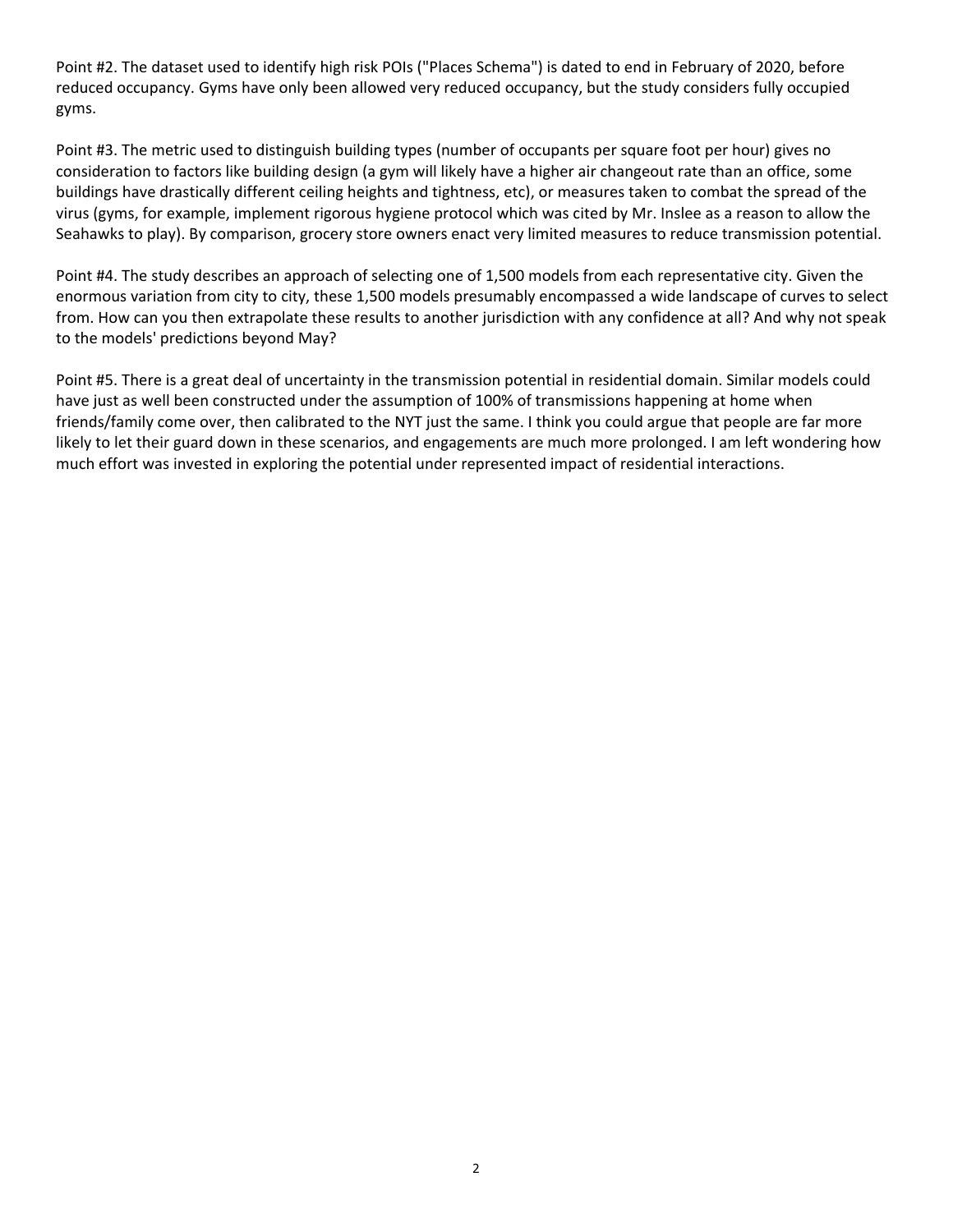| From:    | Amy Compestine <acomp4274@gmail.com></acomp4274@gmail.com> |
|----------|------------------------------------------------------------|
| Sent:    | Tuesday, November 24, 2020 9:43 PM                         |
| To:      | DOH WSBOH                                                  |
| Subject: | Unqualified Interim Public Health Officer                  |

This message has originated from an External Source. Please use caution when opening attachments, clicking links, or responding to this email. Contact your desktop support or IT security staff for assistance and to report suspicious messages.

To the Washington Board of Health,

a.Commission French quickly attempted to force approval of Dr. Velazquez as an interim replacement for Dr. Lutz without creating space for other BOH members to offer other options.

b.It appears that Dr. Velazquez does not have any relevant public health experience and has primarily worked in management roles: His focus is on the business side of medicine which aligns with our opinion that the termination of Dr. Lutz is motivated by a profits over people approach to pandemic management. Also, as a pathologist, Dr. Velazquez does not work directly with patients.

c.We are concerned that the board has appointed someone who does not appear to meet the minimum qualifications for this position according to Washington State Legislative Code, which states that a local health officer must hold an active medical license AND a degree in public health. A master's degree in healthcare management is not equivalent to a public health degree.

d. Dr. Velazquez does meet the qualifications for a provisional health officer because he holds an active medical license, but will require three months of coursework in public health OR an on the job self-training program, which he will be getting during a pandemic. We do not understand why the board is choosing to appoint someone who would fall under the category of provisional officer in the midst of a pandemic. This decision is willfully detrimental to public health

5. Our final concern is regarding the blame placed on Dr. Lutz for the present number of cases. We believe that the county commissioner and governing body of the SRHD have not handled the COVID response well and put numerous barriers in place to prevent Dr. Lutz from doing his work.

We demand accountability.

Washington state citizen, Amy Compestine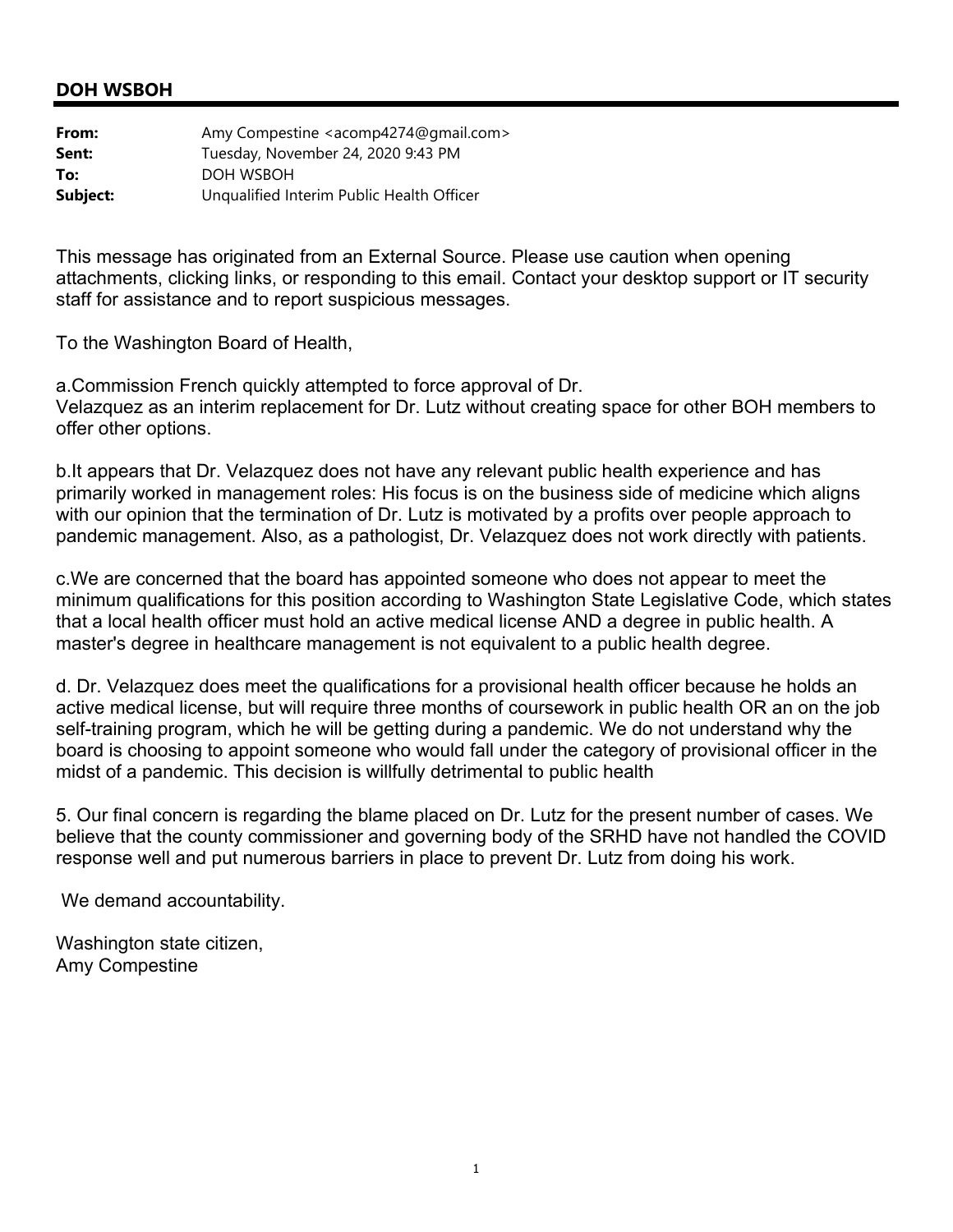Christine L. Carlile 4507 S Perry Spokane, WA 99223

January 8, 2021

TO: Governor Jay Inslee; Umair A Shah; State Board of Health and Legislative District Representatives

I write to each of you to express my utter dismay at the convoluted and enigmatic system of Tiers created to distribute the COVID-19 vaccine. In addition the pace of vaccination is at best sluggish. Have you never heard the phrase, "**Keep it Simple, Stupid**." The system you created does not promote equity and fairness and it does not quickly vaccinate those most at risk of dying from the virus. See this chart from the CDC website.

**Hospitalizatio[n1](https://www.cdc.gov/coronavirus/2019-ncov/need-extra-precautions/older-adults.html#footnote01) Deat[h2](https://www.cdc.gov/coronavirus/2019-ncov/need-extra-precautions/older-adults.html#footnote02)** 18-29 years Comparison Group Comparison Group  $30-39$  years  $2x$  higher  $4x$  higher 40-49 years 3x higher 10x higher 50-64 years 4x higher 30x higher  $65-74$  years  $5x$  higher  $90x$  higher 75-84 years 8x higher 220x higher 85+ years 13x higher 630x higher

Rate ratios compared to 18-29 year olds

Yet, your system is based on someone's occupation, not age or risk. Risk of exposure is not more important than risk of death.

I strongly recommend you review and revise your system. Your system also has no way to keep people honest and instead encourages them to lie to obtain a vaccine. The State should call up the National Guard and set up vaccination sites. It could ask for volunteers to staff and assist at the sights. The vaccination groups after health care workers and first responders should be aged based, not occupation based.

If you insist on using this ridiculous, complicated, tiered phases let me suggest the following for you chart. Phase B2 add all people over 60 years of age and those high risk critical workers over 50….Phase B3 add all people over 50 years of age and those over 16 with co-morbities….Phase B4 add all people over 40 years of age and those in phases B2 through B3 who've not been vaccinated. Phase 2: everyone else by age 30 to 40, 20 to 30, 16 to 20.

Please revise this system. You should be more concerned about people dying than them being exposed.

 Sincerely, Christine L. Carlile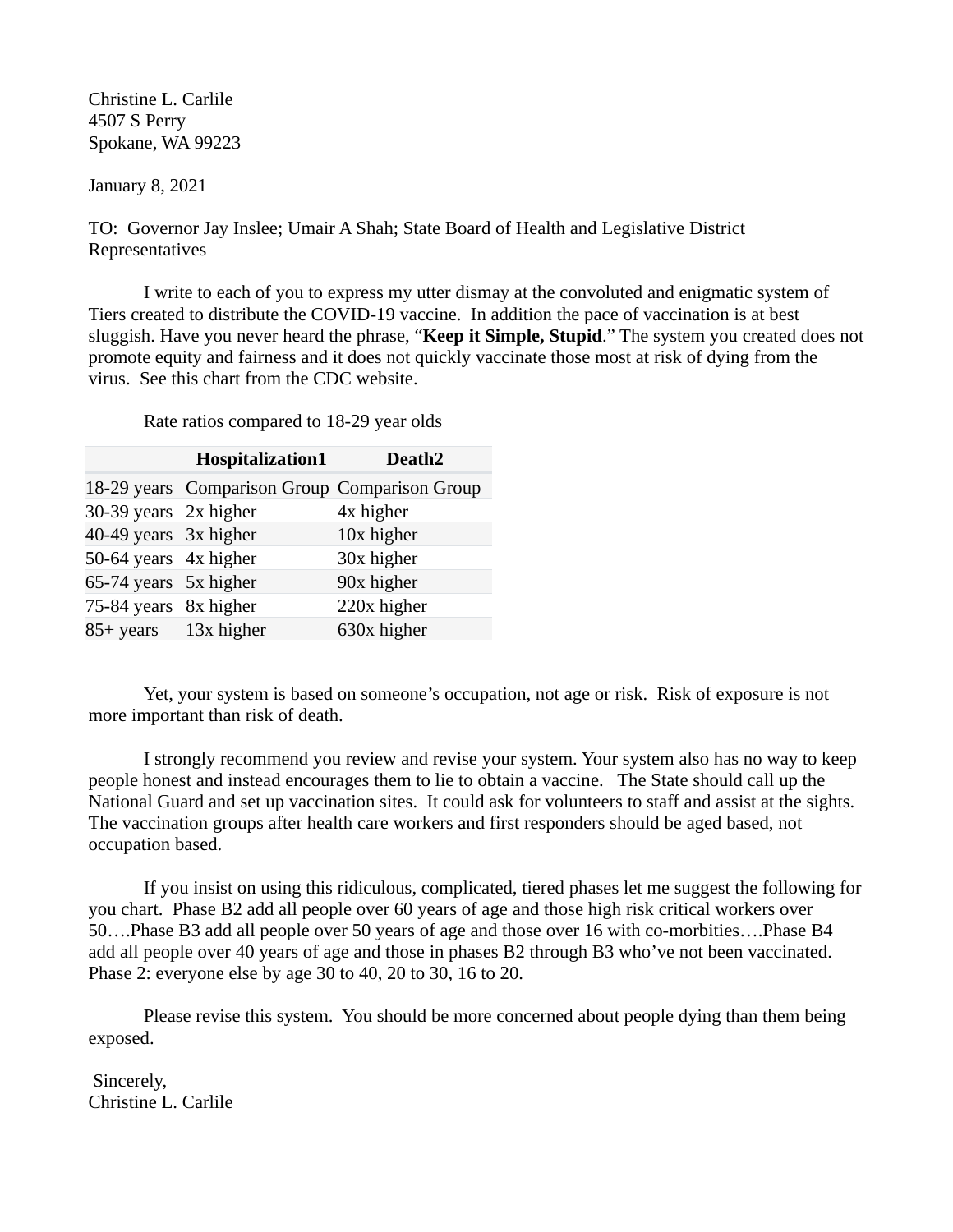# InformedCHOICEWA.org

January 8, 2021

To the WA State Board of Health

RE: BOH Meeting 1.13.2021

Dear Board:

Informed Choice Washington extends a welcome to Dr. Umair A. Shah to WA State as Secretary of Health. Informed Choice WA's mission is to advocate for public health policy based on scientific integrity, to promote education about healthy immunity, and to protect informed consent and medical freedom in Washington State.

It is our sincere hope we can find common ground on issues of public health with the Board and Secretary on which we can work together for the benefit of all citizens. However, we have very deep concerns about systemic issues, which the current crisis with COVID-19 has escalated.

- DOH lacks critical questioning of guidelines and recommendations coming from HHS, FDA and CDC. DOH must examine the data, not what the federal agencies *say* about the data. In short, we lack a system of checks and balances in public health.
- DOH fails to provide information about known treatment protocols in response to infectious disease outbreaks when a vaccine is available or forthcoming, driving unwarranted fear. Ignoring available therapeutics (that are peer reviewed, measurable, and documented) in favor of waiting for and promoting investigational EUA vaccines, is causing unnecessary cases of severe disease and death.
- DOH misrepresents vaccine-targeted infection, transmission, and recovery rates, leading to unwarranted fear. A 2019 "inbreak" of measles in an isolated community drove the removal of the MMR personal exemption. For COVID-19, inappropriate use of PCR tests inflates case numbers, and constant messaging is driving neighbor to fear neighbor, despite large studies showing pre- and asymptomatic transmission is very low to near zero.
- For decades, DOH and all public health agencies in the U.S. have placed "faith in vaccination" above ensuring every citizen is provided with enough information to give fully informed consent or refusal.
- DOH provides inaccurate information regarding the safety and effectiveness of hastily enacted policies. Now, denial of harm from long term mask wearing, minimal concern about the impact of lockdowns and isolation, especially on children, may prove more dangerous than SARS-COV-2.
- DOH acts as the marketing arm of drug companies rather than providing accurate vaccine product risk-benefit information. The current messaging that the investigational mRNA Covid-19 vaccines are "safe and effective" violates the state's false-advertising laws, and is eroding the final vestiges of trust the public had in the information coming from the state.
- The state's response to COVID-19 reveals the danger of unlimited private-public partnerships. Bill Gates has essentially captured the DOH to pursue his "final solution" goal of global vaccination, through [IDMOD.org](http://IDMOD.org), the McKinsey & Co. consulting firm, UW's IHME, and representation in various government entities, such as Blair Hanewall consulting to the state Vaccine Advisory Committee.

WA state is not alone. Globally, these systemic issues have allowed public health to be used to bulldoze society and the economy to pave the way for the World Economic Forum's "Great Reset."

Despite this, we remain devoted to our mission. We know that the people working in public health truly want to improve the health and lives of our community but are caught up in a system that has been captured—at all levels—by private and corporate interests. We will endeavor to seek common ground with the state, to help drive needed reforms, and we will always work to protect the human right to medical freedom and fully informed consent.

Sincerely,

*Bernadette Pajer, Drella Stein,* and *Jena Dalpez*  ICWA Board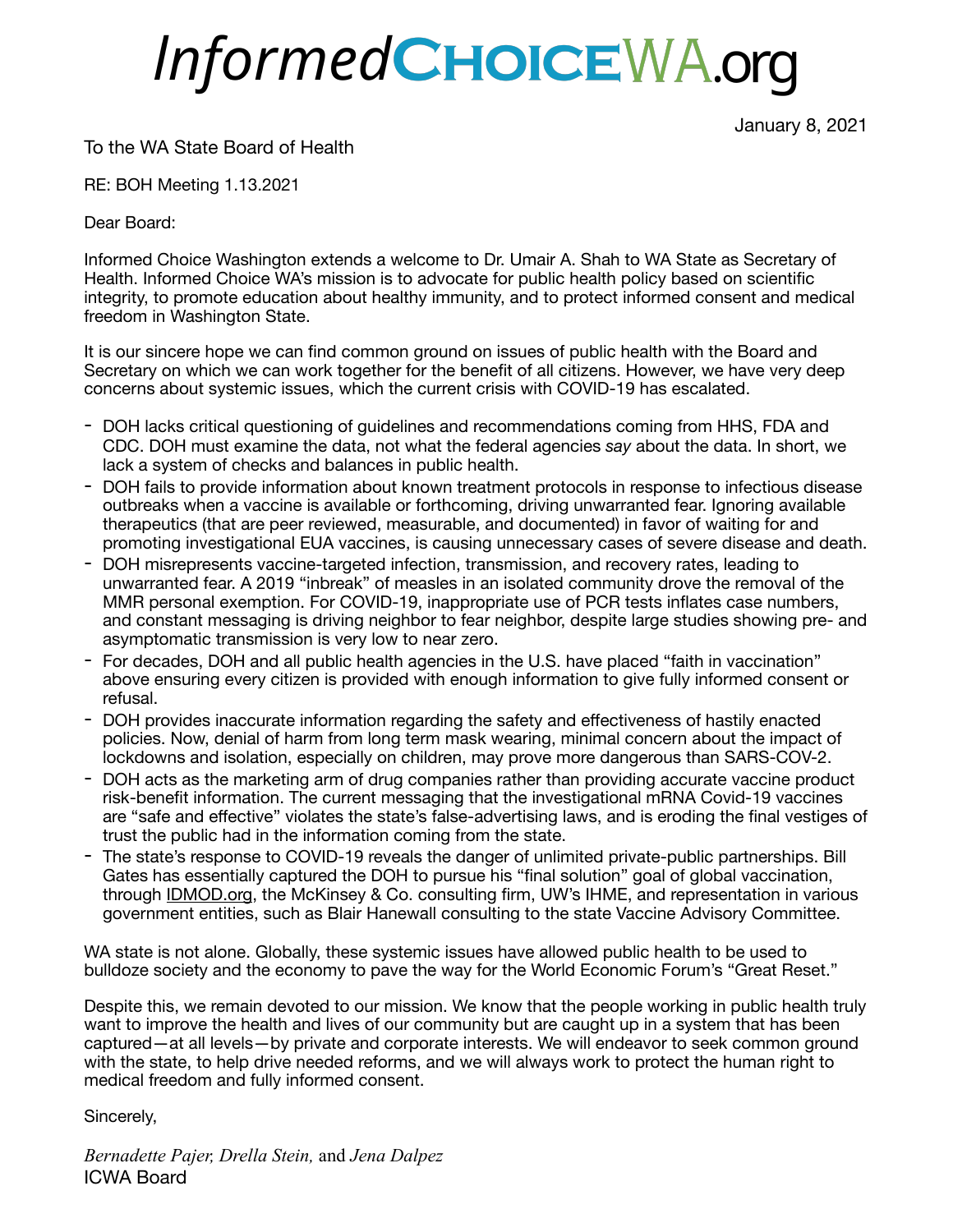| From:    | Isaiah & Natalie Perry <kimlauns@yahoo.com></kimlauns@yahoo.com>        |
|----------|-------------------------------------------------------------------------|
| Sent:    | Friday, January 8, 2021 12:27 PM                                        |
| To:      | DOH WSBOH                                                               |
| Subject: | Public Comments for the State Board of Health January 13 Public Meeting |

This message has originated from an External Source. Please use caution when opening attachments, clicking links, or responding to this email. Contact your desktop support or IT security staff for assistance and to report suspicious messages.

As the board of health please look at the facts of the survival rate of Covid patients and the lack of long term immunity projected among those who received the Covid‐19 vaccine. If the interest is in overall public health you will consider also that the risks associated with mRNA far outweighs the benefits of possibly being "immune" for an indeterminate amount of time from a disease that most of the population has an over 96% survival rate IF contracted. If those receiving the vaccine are still required to wear a mask doesn't it suggest that the vaccine is neither effective at protecting the recipient from contraction or from being a vector? The vaccine advisory committee Still suggest testing Covid 19 vaccine recipients for Covid if they have all the tell symptoms of Covid OR knew they were exposed to someone with Covid. It would appear that when you receive the Covid vaccine you still wear a mask, still social distance and are still considered at risk of contracting. So what's the benefit of mandating this vaccine? Wasn't the promise that we could go back to life as normal?

Please insure that people have fully transparent information about the risks and benefits of the vaccine as well as the High survival rate of those contracting it in the wild as shown by the CDC, and allow for exemptions without discrimination.

Thank you.